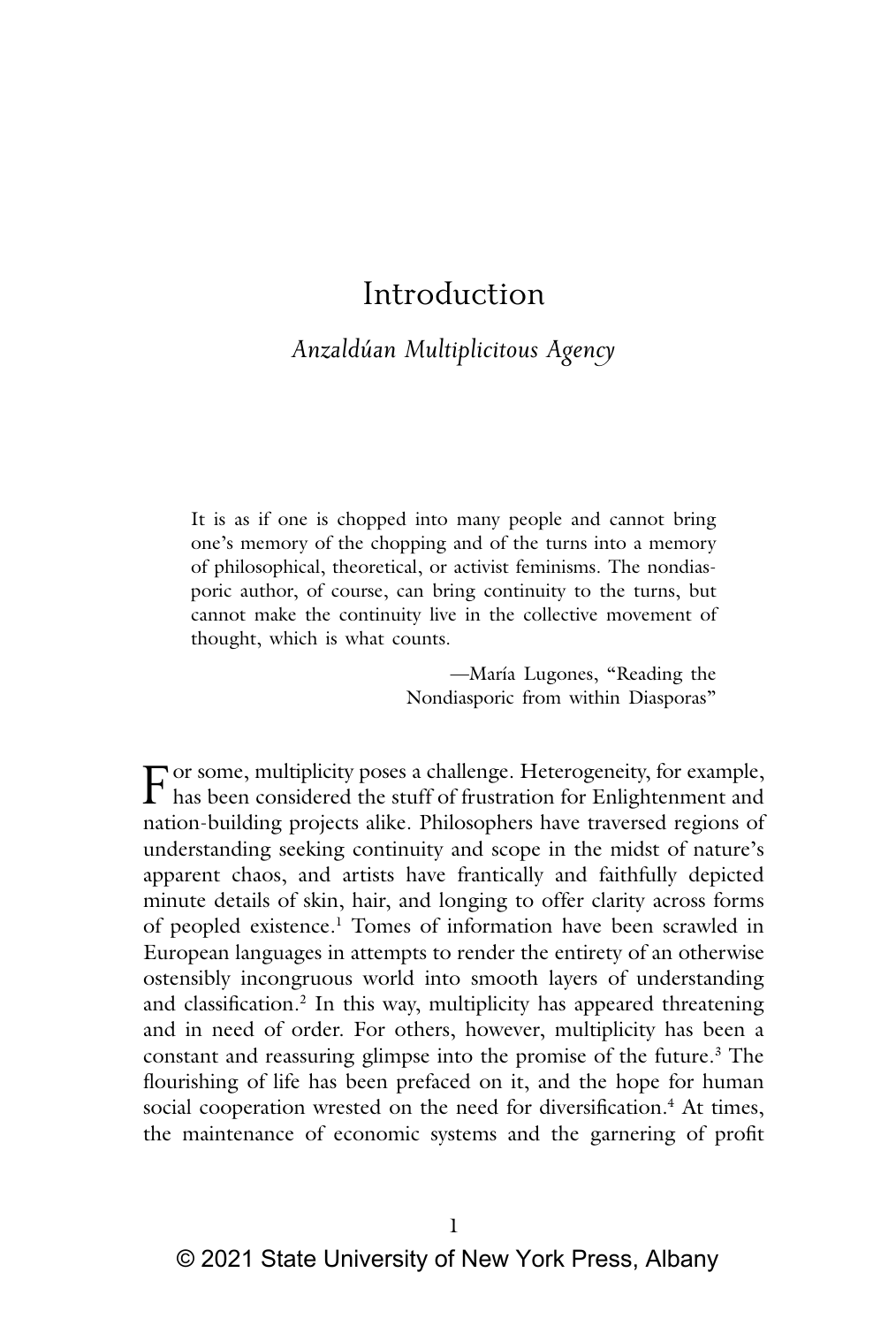# 2 NOS/OTRAS

from otherwise stagnant markets appears to rely on multiplicity, and, conversely, critics of advanced capitalism, white supremacy, and gender violence note that these forces feed on the driving desire to manipulate the pluralities of existence for the sake of power, wealth, and social control.5

Yet, in the mundanity of life for many, including myself, multiplicity has been our home. *Los choques*, contradictions, parallel frames of reference, and incommensurabilities are the stuff of the everyday*.* Ambling through busy streets, the uneven lapping of water on a shoreline or riverbed, or the sonorous presence of differing dialects, languages, and embodied movements become familiar, expected, and comforting. Likewise, for many, negotiating this multiplicity, which may include wading through unpredictable tempers, unsympathetic stares, or hostile words and actions, is commonplace. Sometimes just making it through the day requires an acknowledgment that a lack of continuity is the norm. Other times, however, there can be revelry in multiplicity, such as the chaotic, cacophonous, or incomprehensible movements and sensations that leave us striving, eager to keep up with the pace of a song or the rhythm of a lover's body. In these moments, unification or exclusion for the sake of regularity may feel impossible, or at the very least, highly undesirable.

This book is about the ebb and flow of varying relations of multiplicity, and about possibilities for action and agency within relations of multiplicity. This book is not, however, an historical survey or sociological engagement with forms of difference. While such work is indeed valuable, this book seeks, instead, to question the sense-making, world-making practices of living within multiplicity. Orienting this thematic around the work of Gloria E. Anzaldúa (1942–2004), this book is an attempt to understand what happens when we interpret actions, as she suggests, in "a pluralistic mode" (Anzaldúa 1999, 101). Drawing from an array of Anzaldúa's writings and her readership who have examined the racialized, gendered, and political meanings of multiplicity, this book seeks to understand how context and history combine through action to give rise to new meanings, and how the particularities of a given context are the enabling conditions for action. Specifically, this book develops an account of agency based largely on Anzaldúa's writings and those of her readers called "multiplicitous agency," which is a model for understanding human action prefaced on shared interactions and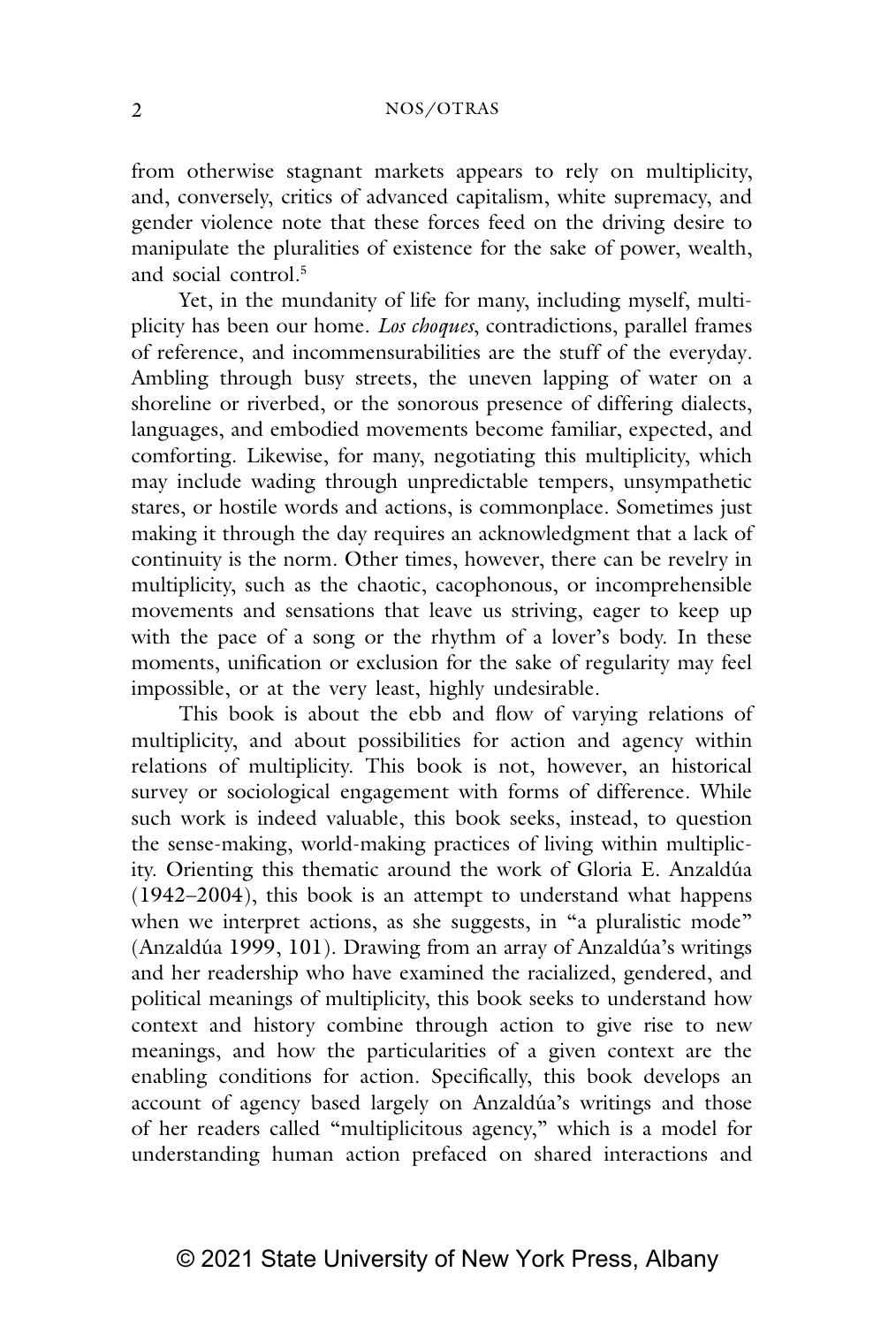interdependencies, pluralistic forms of valuation, epistemic and hermeneutical modes of distribution, and patterns of coalition building among historically oppressed social groups. As we explore further in the following chapters, multiplicitous agency focuses on themes of movement, rearrangement, and collective forms of orchestration that allow meaningful actions to emerge.

Yet, as María Lugones reminds us in the epigraph above, efforts to understand the collective conditions for action, those pretexts, prefigurations, and perambulations that make an agent's act intelligible, can be hidden or distorted by what is already known. For example, a number of diverse philosophical practitioners have worked to diagnose and address collective forms of nonknowing, indifference, and misperception found within patterned anti-Black and anti-Latinx racisms, sexual and gender violence, ableism, and colonization.<sup>6</sup> This body of work delves into the high costs of the many attempts to level societal planes of difference and variation. Accordingly, due to such homogenizing practices, multiplicity also makes us vulnerable.

To provide a personal example, having a complicated family migration story and ethnoracial identity are often forms of multiplicity that make one vulnerable to confusion, ambiguity, or misperception. When asked the persistent and nagging question "But where are you *really* from?" or "Are you Latinx?" I often follow up with a brief sentence that rattles off my family's ethnoracial history, including a note about white rural Virginia and three countries in Central America that my interlocutor usually knows little about. Someone once replied to me, for instance, "Panama? Oh, so you must like Van Halen?" Or when mentioning Nicaragua and El Salvador, the birth countries of my grandparents, I have been asked, "Oh, do your grandparents know folk dances?" Rarely do these interlocutors seem curious to know more about the print industry in which my Pápa Juan worked in Central America, or the forms of state censorship that he and his colleagues confronted there. Or that my great-grandmother, Josefa, called the U.S. Marines *los caballos* due to the sounds their boots made as they stomped through her barrio. The leading questions of such curious interlocutors often seem to foreclose the opportunity to tell stories that are important to me, like how my abuela, Tula, was taught to read by Tío Joaquin, a Sandino rebel who fought against the U.S. military in the 1920s. These multiple histories, relations, and experiences are how I know myself, my family, and where I have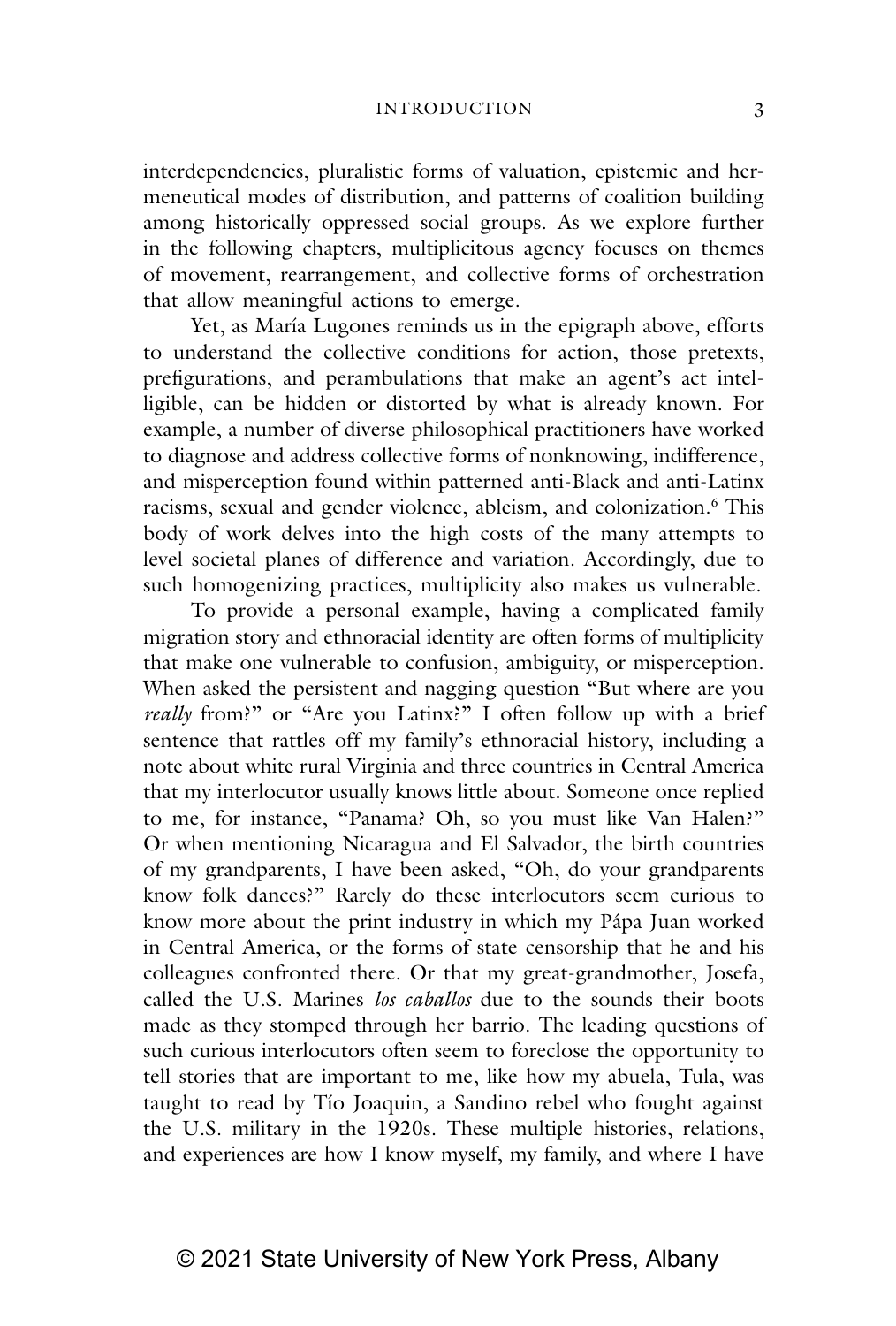come from. Such stories are not the stuff of party-rock anthems or annual cultural fairs, and this information rarely makes me appear any more intelligible to the person who is asking where I am from, why I look the way I do, or why I have an Anglo last name.

This seeming discontinuity for peoples who are seeking an easy narrative may be frustrating or uninteresting to those who are asking such questions, which explains why some have reached for familiar songs or tropes of foreignness such as folkloric dance in their replies. For me, such experiences resonate with Lugones's epigraph above wherein she notes that this kind of multiplicity may feel "as if one is chopped into many people" (Lugones 2014, 21). Perhaps a family, a community, or simply one person feels that they are scattered about, torn apart, or in need of a memory or collective movement of thought that renders that movement intelligible.

In a similar fashion, my gender and sexual identities often fit uncomfortably with white-dominant LGBTQ spaces, spaces that sometimes erase or subsume my understanding of myself and my relationships with others. For instance, on a recent trip to a cosmopolitan city in the United States, a young white trans person who I met at a gender-affirming workout space asked where I lived. When I replied that I lived in North Carolina, their reply was a frown and an apology, stating that they were sorry that I had to live there. This person may have meant that they felt sorry about the state repression that has occurred through legislation like HB2, in which trans and gender variant people were targeted for using public facilities, and in which cities in the state were prevented from raising the minimum wage without broader state approval, and through which antidiscrimination employment protections for LGBTQ people were rejected at a statewide level.<sup>7</sup> Or, perhaps my interlocutor was referring to the historical and present-day forms of voter suppression that have been stifling Black and Latinx political participation across the state for well over a century.

These are generous readings of the comment, and unfortunately, my sense was that this person considered North Carolina to be a southern U.S. state that was largely uninhabitable for trans and queer people. My sense is that they did not know the many fierce queer and trans organizers of color who have demanded justice across the region. For example, my interlocutor likely did not know much about Pauli Murray's life as a young person growing up in segregated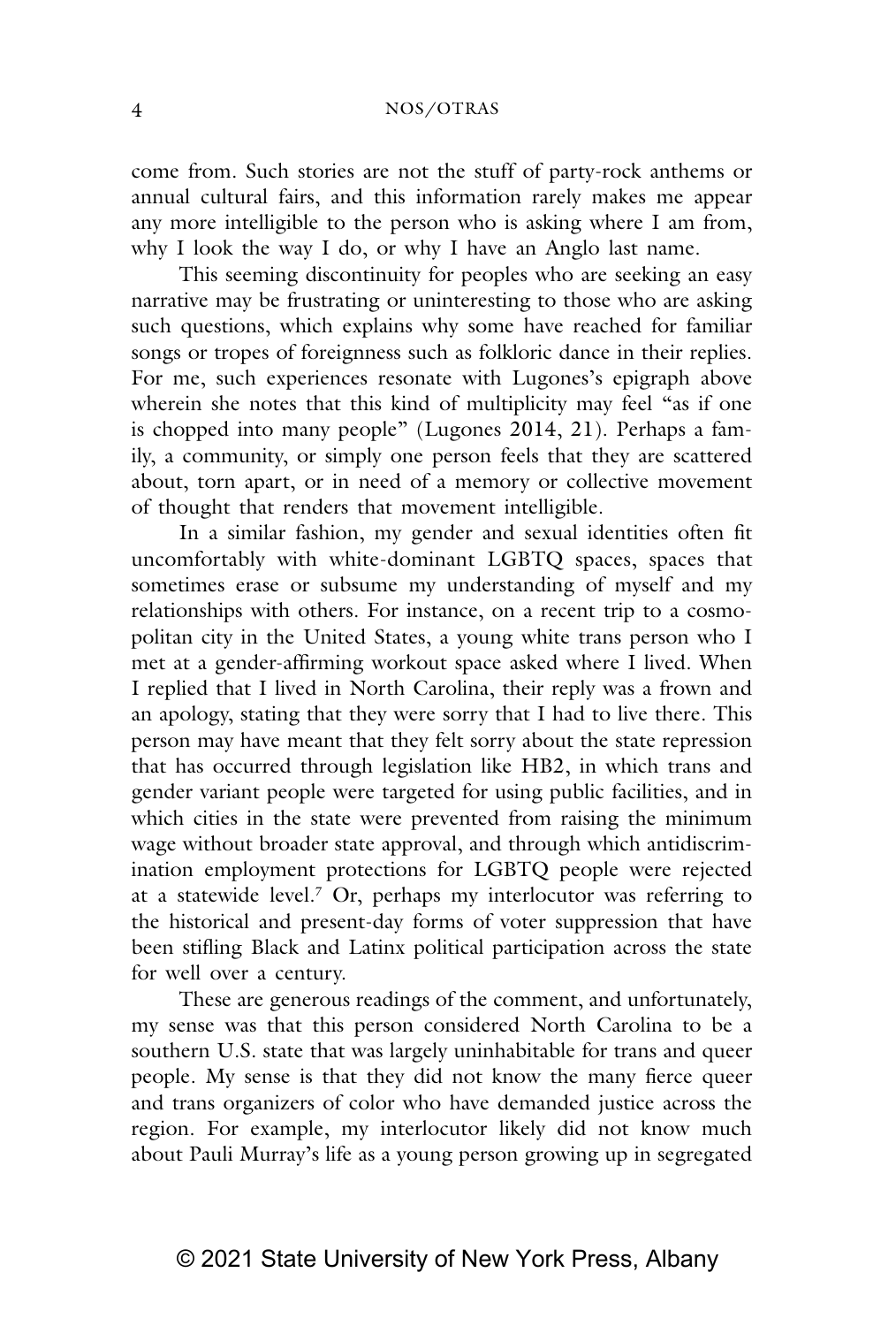#### INTRODUCTION 5

Durham and their fight against Jim Crow segregation and sexism in the U.S. South. They also likely do not know queer people of the Catawba Nation, like Roo George-Warren, who continue to fight for Native food sovereignty in the Piedmont, or the Latinx organizers who host annual events commemorating the victims of the 2016 Orlando Pulse Nightclub shooting, and who throw drag balls in clubs and cultural centers to honor Latinx icons. *This* history of the U.S. South is the one that I am familiar with, one that knows and values the contributions of queer and trans people of color, and that recognizes our role in shaping U.S. southern life and culture. This multiplicitous framing—that knows both repression and fear, as well as resistance, beauty, and community building—fits better with my own understandings of my relationships with the queer and trans people in my life, including the family, friends, and mentors who have supported me throughout my life. In this, I consider people such as my uncle Csar, an out ordained priest in Key West, Florida, who lovingly introduced me to the beauty of queer pop culture as a child by sending me 1980s music videos on VHS tape, which were both a delight and opportunity to relish in the sounds and rhythms of queer Florida culture when I was young. *This* is the multiplicity of relations in which I experience and interpret my gender and sexual identities, and perhaps unlike my frowning interlocutor and against the immensely violent homophobic, transphobic, and racist spaces of the U.S. South, these relations and others have helped me understand and appreciate the complexity of the region.

Regarding Anzaldúa's own gender and sexual relations, she reached for terms like "patlache," "jota," "loca," "Chicana dyke," and "una de las otras" (Anzaldúa 2009, 163). Instead, I experimented with the term "tortillera," which I learned from reading Lugones in graduate school. The term, I felt, at the time marked both the word's play on lesbian identities within Latin American contexts and the long lineage of women in my family who made tortillas by hand, women who know the feeling of grit and *masa* between their fingers. This term was a source for me of what Audre Lorde calls the "erotic as power," and affirmed my existence as a desiring and enfleshed being (Lorde 1984). As "erotic" in Lorde's sense, the term provided me with a sense of power in sharing my conception of joy with other people, including the immense power discovered through food, music, and tactile sensation. Today, I settle on "Latinx," and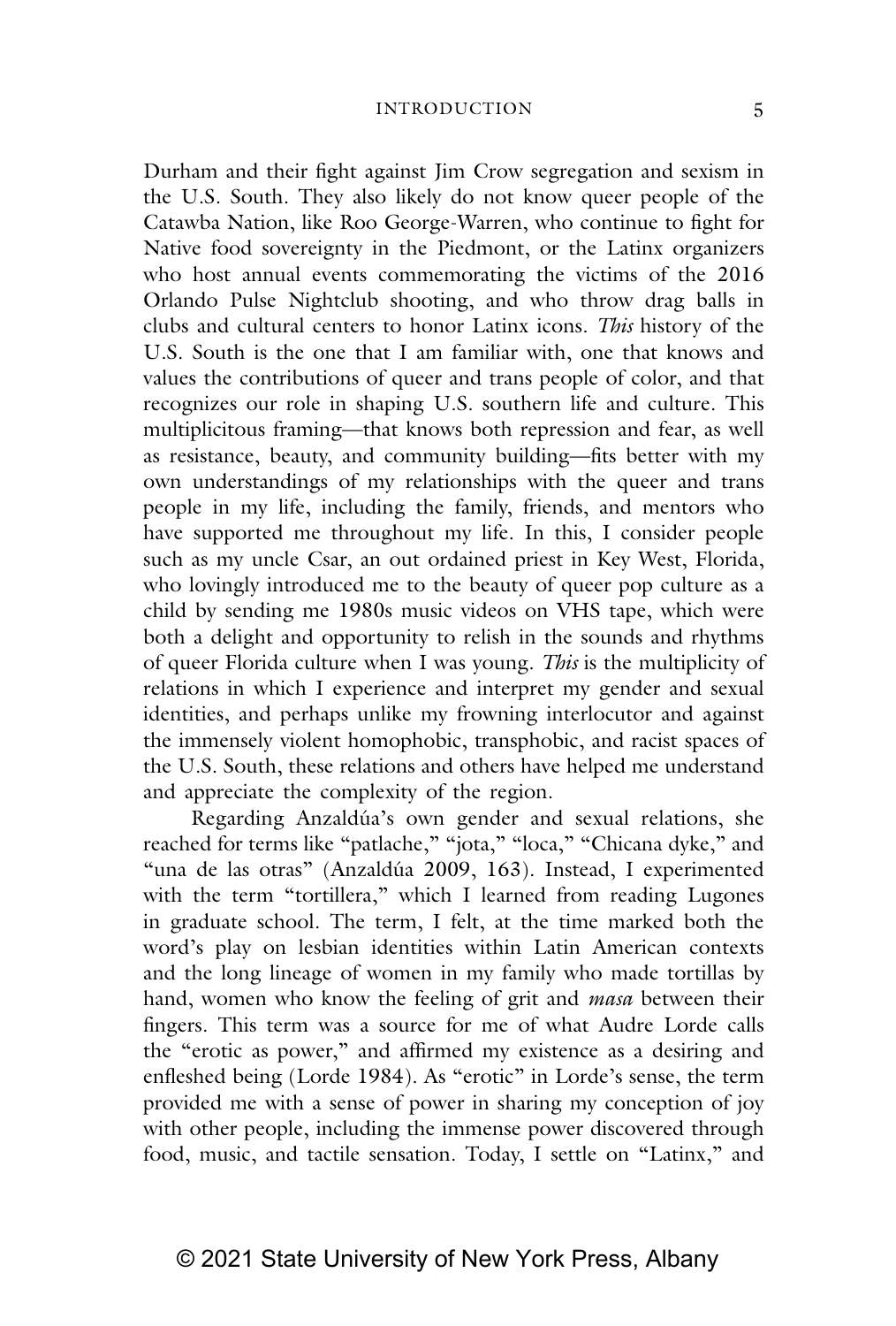# 6 NOS/OTRAS

for reasons that I explore in this book, my corporeal and affective relations are, in part, affirmed by the ethnoracial, gendered, and sexual complexity of the functions of the "x" in the term. "Latinx," as an English-language modification of the term "Latina/o" helps me locate myself in my own relations to the swamplands, scrub palmettos, and Latin American–descended populations where my brother, my cousins, and I grew up in what is today Central and South Florida. It also helps me frame my family's history in relation to the moss, sweetgum trees, and racial and settler colonial violence in what is today rural Virginia, and allows me locate myself in relation to others where I currently live today, on Catawba territory, in the foothills of the Appalachian Mountains. "Latinx" names and complicates my existence in these places of the U.S. South, as a person descended from migrants who fled the reign of Anastasio Somoza in Nicaragua, traveling across Central America and eventually finding home in Miami, Florida. "Latinx" may also include whiteness, marking the complexity of the multiple racial configurations that exist within Latin American and Latin American-descended communities. In my case, this whiteness is marked by my light skin and straight hair, shaped by my father's Anglo name and settler colonial lineages of coal miners, school teachers, and middle-class aspirations.

For me, terms like "Latinx" also complicate notions of purity or singularity, as "Latina/o" has never named a unique racial or ethnic category. Instead, as Linda Martín Alcoff has argued (2000), the term refers to a constellation of contextual and historical factors, including relations to various nationalities, races, and cultures. "Social identities," Alcoff states, "whether racial or ethnic, are dynamic" (2000, 28). For example, in the United States, I am often read as white or as "something else," and it is largely other people of color who ask about my Latin American ancestry or note that my pronunciation of Spanish-language words is indicative of a potential ethnoracial identity. Yet, when traveling in Panamá, my mother and I were both hailed and recognized as Panamanian Americans, with seemingly little incongruence for the differences between my mother and I in terms of our skin tones, gender presentations, and relative command of the Spanish language. These latter markers of identity seemed to have little bearing on whether our interlocutors considered us bearing relations to Panamá and Central America. With this, "Latinx" is the means I have for naming my own mixed ethnoracial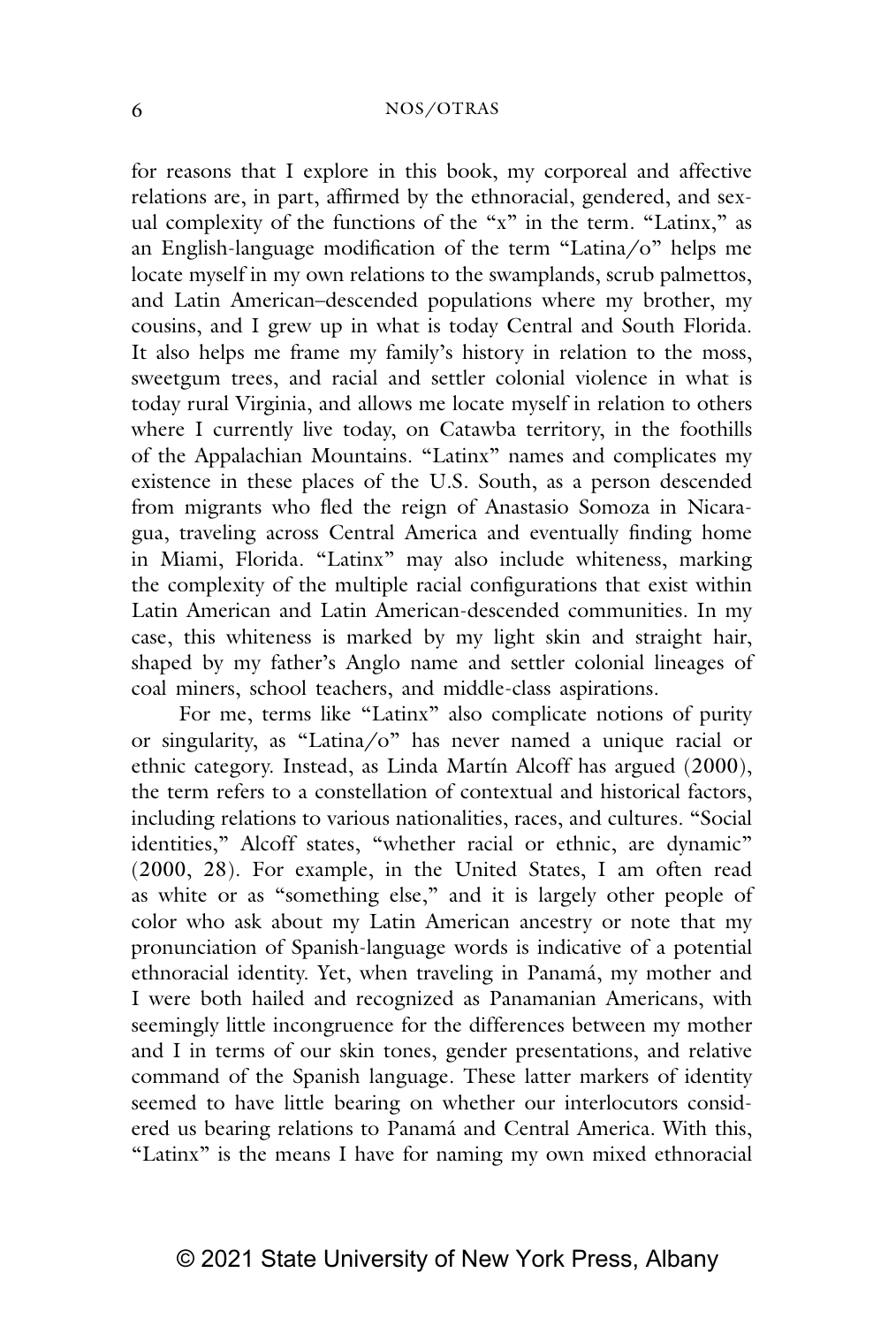status and gender identity, and helps me move toward a broader, multiplicitous framing for social identity categories more generally.

Likewise referring to such forms of multiplicity, Latinx feminist authors such as Lugones and Anzaldúa have drawn from a variety of sources to engage in philosophical projects that examine complex forms of heterogeneity. For example, Lugones turns to discourses of "diaspora" when considering questions of belonging and multiplicitous relationality.8 As figures within British cultural studies such as Paul Gilroy and Stuart Hall have attested, "diaspora" has been used to describe the constant renewal of meaning of place and homeland for peoples who have been displaced throughout the world. According to Hall (1994), among the communities formed through the violence of the transatlantic slave trade, for example, "diaspora" names the multiplicities in which collective Black life has taken shape among peoples that share in figurations of coherence to the many geopolitical spaces, cultures, and histories stemming from the continent of Africa. As Hall notes when discussing the meaning of *diaspora*, diaspora is "not . . . essence or purity, [but] the recognition of a necessary heterogeneity and diversity; . . . a conception of 'identity' which lives with and through, not despite, difference" (Hall 1994, 235). Diaspora thereby names the multiplicitous and heterogeneous configurations of relations to place and history. Moreover, for Hall, diaspora names a process of becoming and a process of transformation: "Diaspora identities are those which are constantly producing and reproducing themselves anew, through transformation and difference" (Hall 1994, 235). Heterogeneity is thus constitutive of diaspora, according to this discourse.

Lugones, then, in her 2014 essay, probes what kinds of collective meaning-making projects would constitute an understanding of diaspora among Latinxs. Regarding nondiasporic positionalities, Lugones harkens to Emma Pérez's analysis of Chicanxs as diasporic subjects, as dispersed peoples with relations to a "mythic homeland [that] is longed for, constructed, and rewritten through collective memories" (Pérez 1999, 78). Pérez argues that Chicanxs, through the " 'imagined community' of Aztlán (which usually refers to the U.S. southwestern territories annexed through the Treaty of Guadalupe Hidalgo), are diasporic subjects, intertwined with processes of creation and re-creation that sustain diasporic positionalities" (described in Lugones 2014, 19). Lugones thus agrees with Pérez's reading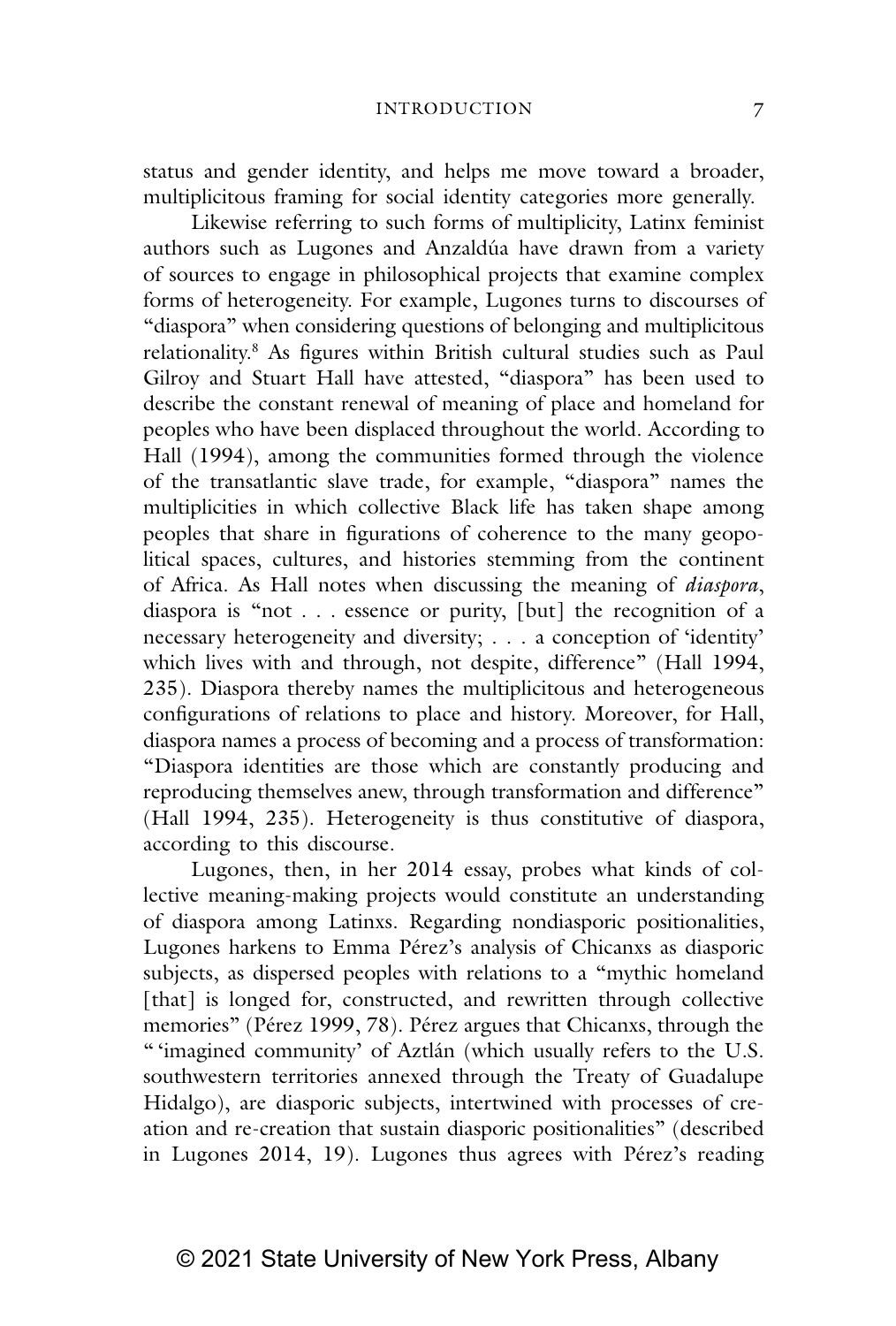# 8 NOS/OTRAS

regarding Chicanxs: "The diasporic subject as author is intertwined with the larger action-thinking-dispersed people. It becomes possible, and within movements of thought, necessary to see the movement of their thought and action as not individual" (19). Yet, Lugones continues, all U.S. Latinxs do not constitute such a group, with the same shared histories, collective memories, colonial wounds, or relations to place. Moreover, many people, she argues, "who identify as Latinas are both racialized through a history of colonization and are *nondiasporic* subjects" (19, emphasis added). In this vein, she mentions that while nationally identified groups of Latinxs may spend time together (e.g., Salvadorans, Argentines, or Colombians), these groups, from a hermeneutic standpoint within the United States, may not constitute any shared sets of authorial, political, or normative commitments. Self-identified Chicanx authors, however, she suggests, may share in collective relations to place, to Aztlán, to specific social movements against oppression, or to particular forms of labor that employ or impact Mexican American communities.

While Lugones appears to run the risk of homogenizing Chicanx communities in her discussion, I do not read her interpretation of diasporic identities as attempting to diminish the vast differences among Chicanx communities. Rather, I interpret her as attempting to note that shared hermeneutical resources may exist to *intertwine* the agential positionings of Chicanx authors within a broad set of historical and cultural contexts of dispersed Mexican American peoples. To push the point a bit further, she suggests that such shared hermeneutical resources may not exist for other Latinx-identified persons. For instance, despite knowing several other Panamanian American professional philosophers, I cannot yet say that we participate in a collective revisioning of our relations to "the Isthmus," or that through my shared indignation with other Central Americans about the violence of the United States that stigmatizes, criminalizes, and harms migrants, that I am participating in a *diasporic* Central American project. In this sense, as a discursive community in academia, our multiplicity does not yet cohere through popular collective narratives, histories, or movements, perhaps considered, more generically, under the label "Latinx" feminist philosophers. We are often interpreted as isolated, disunified, or engaged in individualized or individualizing projects. Lugones writes on this point that the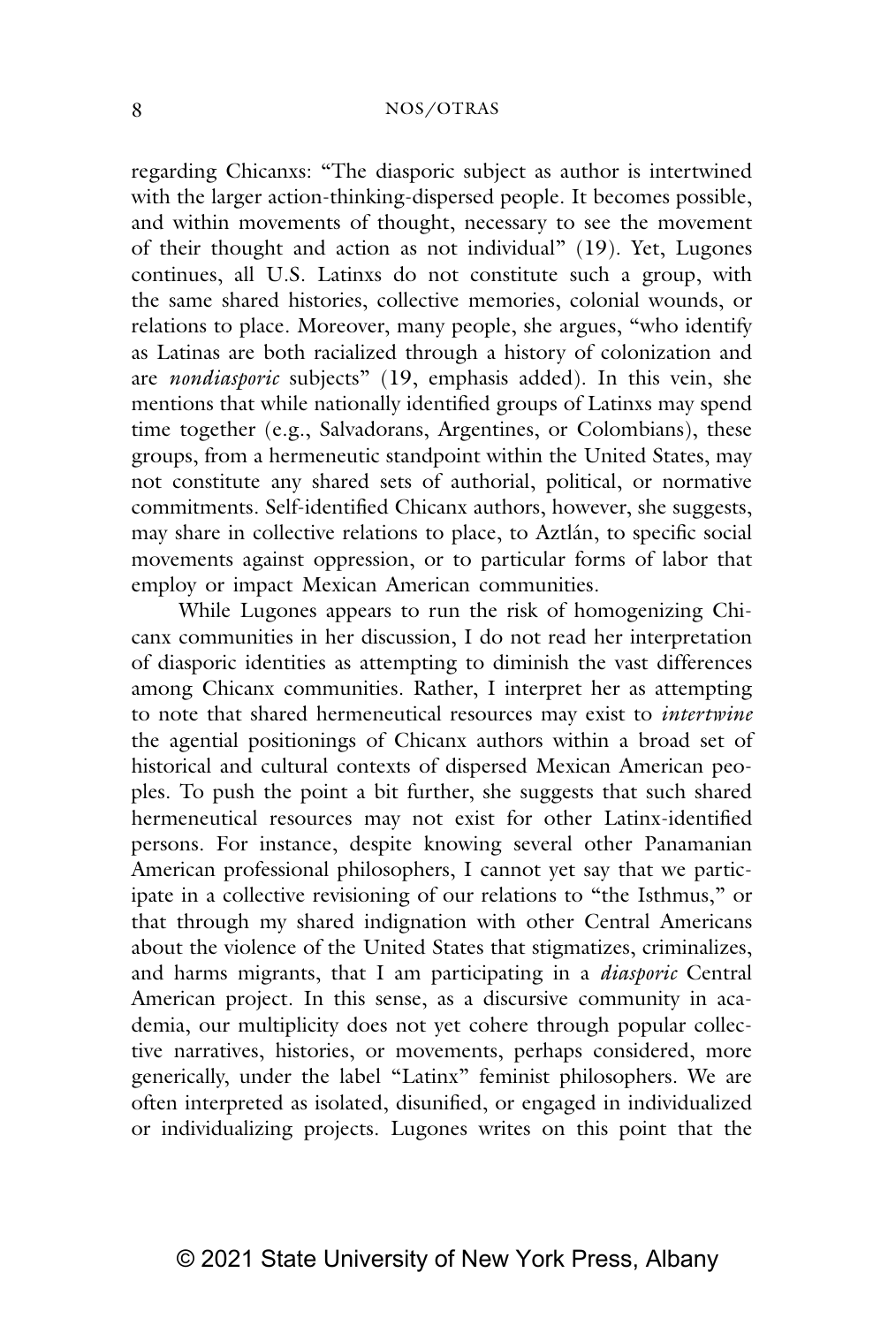"nondiasporic subject-author is perceived as an individual and as such as not related to a group, not tied to the movement of thought of a group" (Lugones 2014, 20). We may appear to remain between such worlds of collective sense, meaning, or stability, a point that Mariana Ortega (2016), for example, has noted about identifying as Nicaraguan in the United States.

Yet, while there are differences between the histories of, say, Nicaraguan, Panamanian, and Mexican American feminists, there may also be some shared experiences among Latinxs that potentially unite us, such as feelings of *in-betweenness*, to borrow a phrase from Ortega (2016)*.* Namely, the deep analyses of multiplicity among Chicanxs such as Anzaldúa, Pérez, and others are profound articulations of being between worlds of sense. Senses of belonging or participation within a heterogeneous diasporic movement does not stand in contrast to nondiasporic life. Rather, these shared senses of in-betweenness, as both Lugones and Ortega attest, are the conditions for coalition building. They are not necessarily specific relations to the same places or embodied experiences, but rather, that Latinxs "share a nonlinear, dispersed history of dehumanization and of resistances to dehumanization anchored in our ability to exercise a double or multiplicitous vision" (Lugones 2014, 21). Noting a complex interrelatedness, she writes that "we are all dependent on our inhabitation of interstices, liminal places as offering both revelations and cover as we live oppositionally and creatively" (21). Thus, multiplicity, even with its vulnerabilities, makes us collectively able to thrive against efforts that might seek to flatten, conform, exile, or erase us.

When read in this light, this book asks how, in our varying multiplicities, displacements, and forms of creation, we can sustain collective projects of revaluation and resistance. More specifically, this book is interested in interrogating projects of collective meaning-making that do not reify individualism or the tropes of a homogenizing paradigm that seeks uniformity and smooth congruence. The task is to retain multiplicity—be it of existential, epistemic, or normative pluralities—even when the appearance of unification might seem promising. Accordingly, one site by which such a drive toward individualization and fragmentation occurs is in discussions of agency, including linguistic agency. Vast amounts of responsibility are prefaced on what someone says or on how they behave. However, if we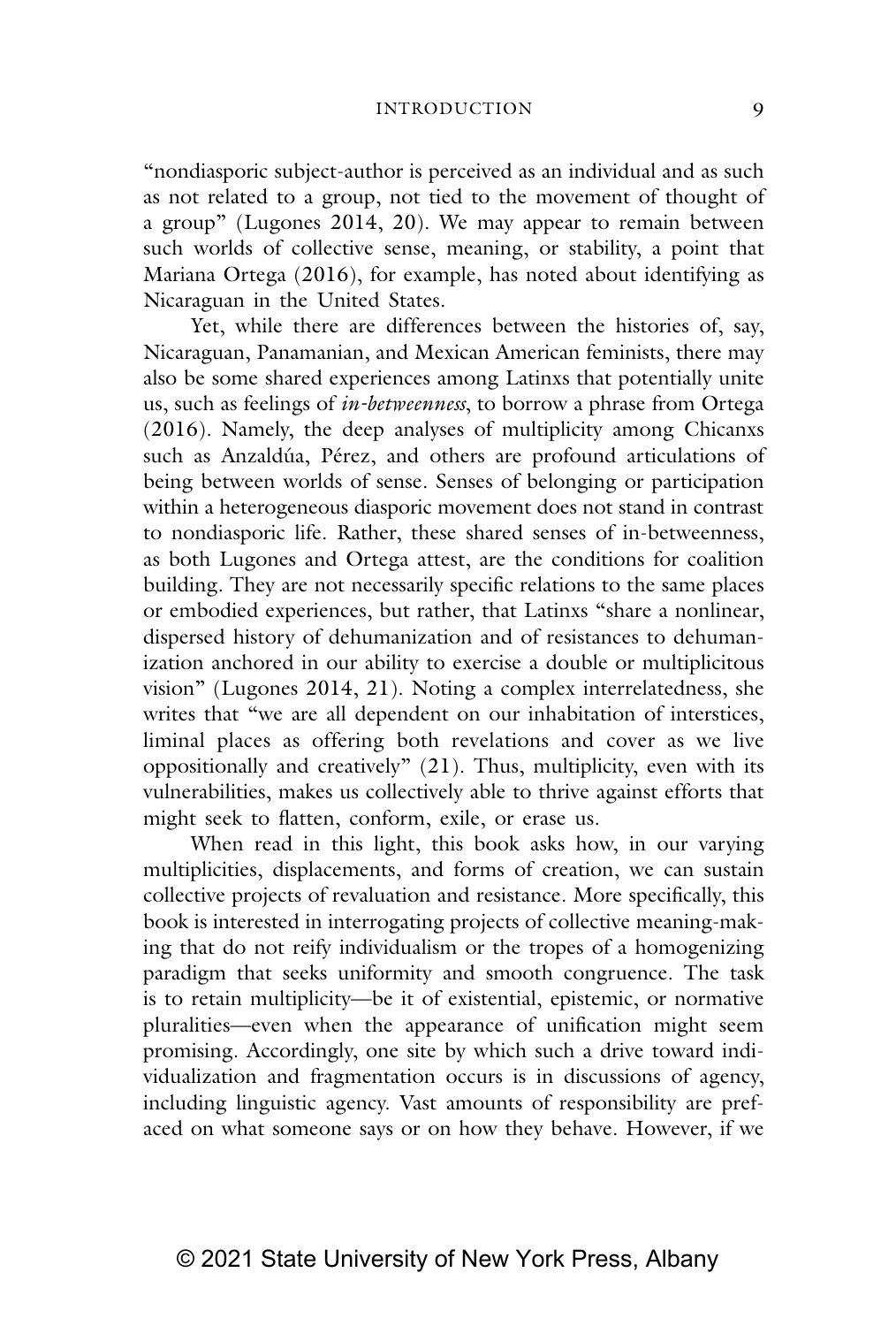wish to retain life "in a pluralistic mode," following Anzaldúa, how are we to interpret the actions of multiplicitous agents—linguistic or otherwise?

In this vein, Ortega (2016) has begun a rich dialogue on how multiplicity is experienced, and names some of the problems with agential multiplicity. Ortega notes that the manner in which an ontologically plural set of selves can interact remains unclear. She asks this question in response to some of Lugones's work (2003), in which Lugones posits an ontological plurality of selves. Ortega asks, in this vein, if we are composed of pluralities, which "self" is able to remember other selves? Which "self" experiences a contradiction or tension between selves? (Ortega 2016, 91–97). Or, as I ask in this book, how do we hold our selves or other selves accountable for harms or pain that we/they might cause *and* retain our multiplicity in that process? As such, the core question in this book is, how do we interpret actions in a multiplicitous manner? In response to these questions, this book explores how we might retain a form of agential multiplicity, and do so in the service of supporting political projects that aim to dismantle racism, settler colonization, ableism, sexism, and other structural oppressions. To carry out such a project, this book picks up from a number of interpretive threads of Anzaldúa scholarship to explore what such an account of multiplicitous agency entails. Specifically, I propose that Latinx feminist theory has provided a set of rich philosophical resources that offer tools to examine questions of agency. In particular, strands of interpretation of Anzaldúa's work from within existential phenomenology, analyses of her work that explore relational ontology, and readers of her work who develop a coalitional model for political theory, each provide useful framings for my aims here.

More generally, one central reason why Anzaldúa's work has become so important to philosophers seeking to explore the nature of selfhood is precisely because her work and that of other Latina feminist theorists, as Alcoff notes, have taken a "180-degree turn" away from conceptions of unified and individualist conceptions of selfhood (Alcoff 2019, 1). This turn away from individualism and unification, as we explore in chapter 2, provides a critical strand of pluralist framings of identity, selfhood, and agency. Although Anzaldúa's writings present a number of beneficial framings for understanding multiplicitous agency, they are, by no means, without